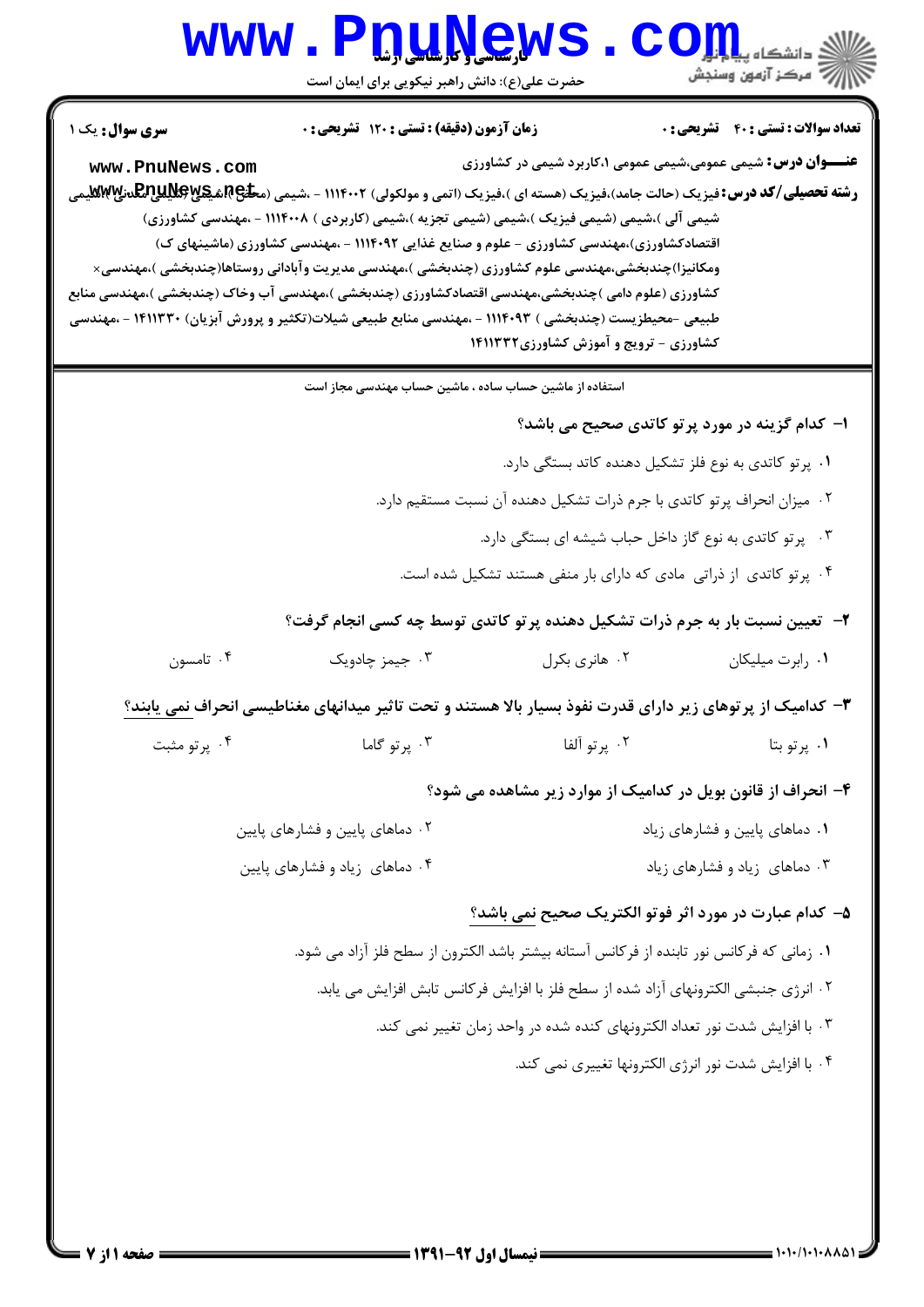## WWW.PnuNews.Com ے<br>ا*للہ* مرکز آزمون وسنجش حضرت علی(ع): دانش راهبر نیکویی برای ایمان است **تعداد سوالات : تستي : 40 - تشريحي : 0 سری سوال : ۱ یک زمان آزمون (دقیقه) : تستی : 120 تشریحی: 0 عنـــوان درس:** شیمی عمومی،شیمی عمومی ۱،کاربرد شیمی در کشاورزی www.PnuNews.com **رشته تحصیلی/کد درس:**فیزیک (حالت جامد)،فیزیک (هسته ای )،فیزیک (اتمی و مولکولی) ۱۱۱۴۰۰۲ - ،شیمی (م**حلیARیRیRیاRRیلیR**Rکا**) (ه** (شیمی آلی )،شیمی (شیمی فیزیک )،شیمی (شیمی تجزیه )،شیمی (کاربردی ) ۱۱۱۴۰۰۸ - ،مهندسی کشاورزی (اقتصادکشاورزی)،مهندسی کشاورزی - علوم و صنایع غذایی ۱۱۱۴۰۹۲ - ،مهندسی کشاورزی (ماشینهای ک ×ومكانيزا)چندبخشي،مهندسي علوم كشاورزي (چندبخشي )،مهندسي مديريت وآباداني روستاها(چندبخشي )،مهندسي کشاورزی (علوم دامی )چندبخشی،مهندسی اقتصادکشاورزی (چندبخشی )،مهندسی آب وخاک (چندبخشی )،مهندسی منابع طبیعی -محیطزیست (چندبخشی ) ۱۱۴۰۹۳ - ،مهندسی منابع طبیعی شیلات(تکثیر و پرورش آبزیان) ۱۴۱۱۳۳۰ - ،مهندسی کشاورزی - ترویج و آموزش کشاورزی1۴۱۱۳۳۲ عدد موجی  $(\frac{1}{2})$  خطوط مشاهده شده مربوط به برگشت الکترون از تراز سوم (  $n\!=\!3$  ) در ناحیه مرئی اتم هیدرو ژن $^{\mathcal{I}}$ چقدراست؟  $($  = ثابت ریدبرگ)  $rac{5}{36}R$   $\cdot$   $\cdot$  $\frac{7}{2}R$  .  $\frac{7}{2}$  $\frac{8}{9}R$  .\* ۰۱ صفر - در اتم فسفر با عدد اتمی ۱۵ چند الکترون با عدد کوانتومی مغناطیسی صفر (  $m=0$  ) وجود دارد $\cdot$ ۴. نه ، ده ۰۲ شش ۰۱ چهار ۸- در اوربیتال اتمی ۳S تعداد گره های شعاعی کدام است؟ ۰۴ صفر  $Y \cdot Y$  $Y \cdot Y$  $Y \cdot 1$ ٩- مقادير انرژي اولين الكترونخواهي كدام عنصر زير مثبت است؟  $(Z = 5)$  کرېن ( $Z = 5$  $(Z = \Lambda)$  اکسیژن ( $Z = \Lambda$ ۰۴ کلر  $(Z = V)$ ۰۳ نیتروژن  $(Z = \mathcal{W})$ ا- تعداد فرمهای رزونانسی مولکول دی نیتروژن اکسید کدام است؟ (2,0{\dide}} ^{-1}}. ۰۳ چهار فرم رزونانسی ۰۲ سه فرم رزونانسی ۰۴ هیچکدام ۰۱ دو فرم رزونانسی  $(S, B, {}_{9}F)$  شکل هندسی مولکول  $B F_3$  کدام یک از موارد زیر است؟ ( $B, {}_{9}F$ ۰۱ مثلثی ۰۲ زاویه دار ۰۴ چهاروجهي تغيير شكل يافته ۰۳ دو هرمي مثلثي  $(\frac{11}{5}B)$  کدام عبارت زیر در مورد مولکول دو اتمی  $2$  صحیح می باشد؟  $(3B)$ ۰۲ مرتبه پیوند برابر یک است و خاصیت دیامغناطیسی دارد. ۰۱ مرتبه پیوند برابر یک است و خاصیت پارامغناطیسی دارد. ۰۴ مرتبه پیوند برابرسه است و خاصیت دیامغناطیسی دارد. ۰۳ مرتبه پیوند برابرسه است و خاصیت پارامغناطیسی دارد.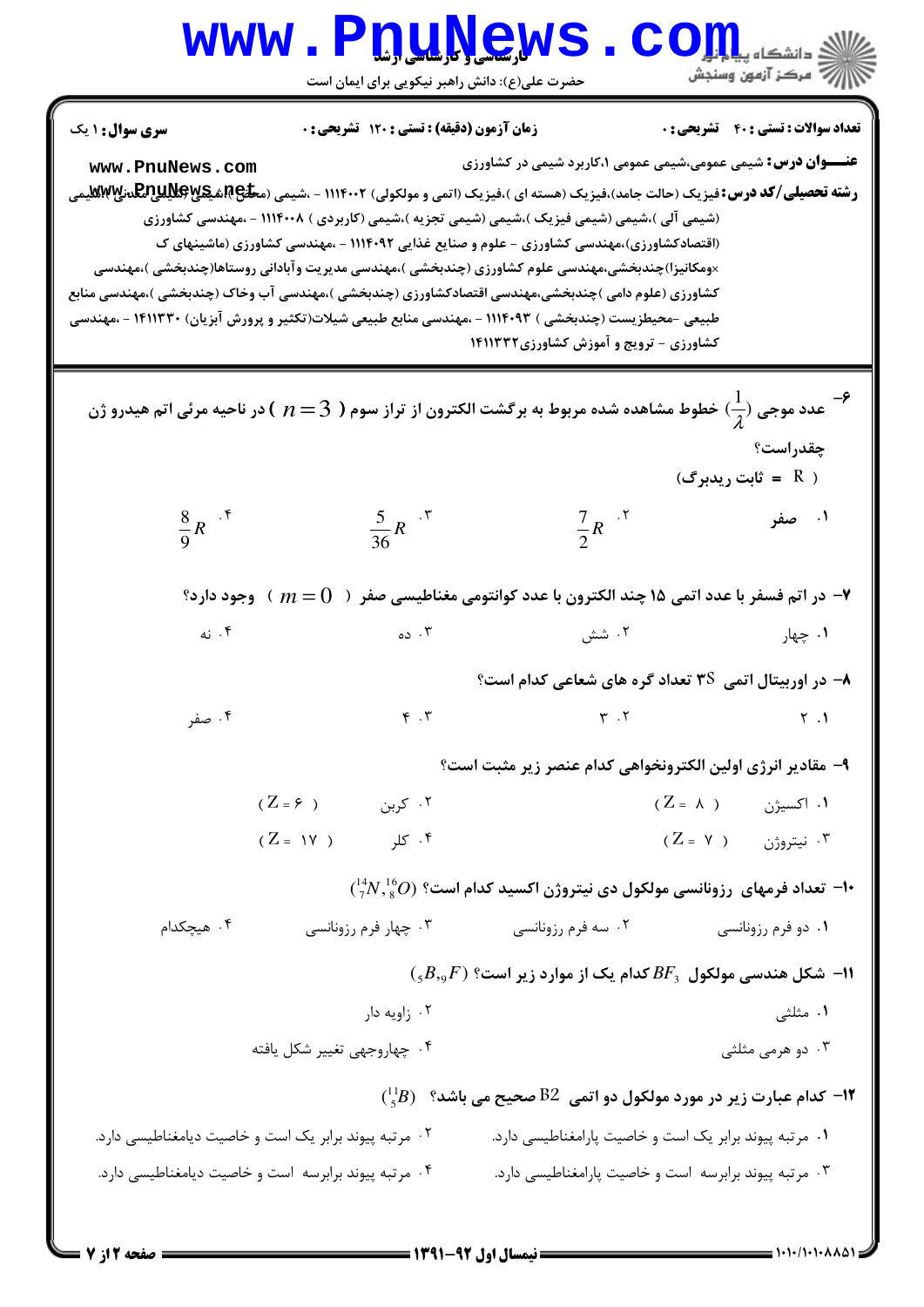## WWW.PnuNews.com أأزأت مركز آزمون وسنجش حضرت علی(ع): دانش راهبر نیکویی برای ایمان است **تعداد سوالات : تستي : 40 - تشريحي : 0 سری سوال : ۱ یک** زمان آزمون (دقيقه) : تستى ; 120 تشريحي ; . **عنـــوان درس:** شیمی عمومی،شیمی عمومی ۱،کاربرد شیمی در کشاورزی www.PnuNews.com **رشته تحصیلی/کد درس:**فیزیک (حالت جامد)،فیزیک (هسته ای )،فیزیک (اتمی و مولکولی) ۱۱۱۴۰۰۲ - ،شیمی (م**حلوARپرRPیلیRPپرRPپ**هی (شیمی آلی )،شیمی (شیمی فیزیک )،شیمی (شیمی تجزیه )،شیمی (کاربردی ) ۱۱۱۴۰۰۸ - ،مهندسی کشاورزی (اقتصادکشاورزی)،مهندسی کشاورزی - علوم و صنایع غذایی ۱۱۱۴۰۹۲ - ،مهندسی کشاورزی (ماشینهای ک ×ومكانيزا)چندبخشي،مهندسي علوم كشاورزي (چندبخشي )،مهندسي مديريت وآباداني روستاها(چندبخشي )،مهندسي کشاورزی (علوم دامی )چندبخشی،مهندسی اقتصادکشاورزی (چندبخشی )،مهندسی آب وخاک (چندبخشی )،مهندسی منابع طبیعی -محیطزیست (چندبخشی ) ۱۱۴۰۹۳ - ،مهندسی منابع طبیعی شیلات(تکثیر و پرورش آبزیان) ۱۴۱۱۳۳۰ - ،مهندسی کشاورزی - ترویج و آموزش کشاورزی۱۴۱۱۳۳۲  $\binom{16}{8}$ مر تبه پیوند در آنیون پراکسید  $\bigcap_{\mathbb{C}}$  کدام است ؟ ( $\mathbb{C}^3$  $1/\zeta$ .  $\zeta$  $\mathbf{r}$ . $\mathbf{r}$  $Y \cdot Y$  $\mathcal{N}$ . ا- مرتبه یبوند در مولکول دو اتمی مونوکسید کربن -CO چیست؟ (2,0%) (2,0%)  $Y \cdot Y$  $\lambda$ . ۴  $\mathbf{r}$ . $\mathbf{r}$ ۰۱ صفر <sup>11</sup>0 نوع هیبریداسیون اتم مرکزی بور در مولکول <sup>-</sup> RH 4 چیست؟ (8 5)  $dsp^3$  .  $sp^3$   $\cdot$   $\cdot$  $sp^2$  .  $\zeta$  $sp_{\Lambda}$  $\left(^1H,^{12}_{6}C\right)$  هیبریداسیون اتم کربن در مولکول اتیلن  $CH$  کدام است؟ ( $H,^{12}_{6}C$  $SP^{3}$ .  $SP^{2}$ .  $SP^2d$  .\*  $SP<sub>1</sub>$  $\pi_{15}Cl_{152}Te_{154}X$ ا- شکل هندسی مولکولهای  $KeF$  و  $TeCl$  به ترتیب کدام است؟ ( $Te_{152}Te_{152}Te_{152}$ ) ٢. چهار وجهي تغيير شكل يافته - مسطح مربعي ٠١ مسطح مربعي - چهار وجهي تغيير شكل يافته ۰۴ هرم مثلثی - چهار وجهی ۰۳ چهار وجهي - مسطح مربعي  $\left( {}_9F, {}_{17}Cl, {}_{35}Br, {}_{53}I \right)$  كداميك از مولكولها يا يونهاي زير داراي سه جفت الكترون ناپيوندي مي باشد؟  $H, {}_{17}Cl, {}_{35}Br, {}_{53}I$  $RrF_A$ <sup>- $\ddot{\zeta}$ </sup>  $IF_{5}$   $\mathcal{F}$  $ICl_2$ <sup>- .v</sup>  $ClF_3$ <sup>1</sup> ۱۹- گشتاور دو قطبی مولکول گازی CsF برابر با ۸۸/۷ دبای است. در صورتی که طول پیوند این مولکول ۲/۳۵ آنگستروم  $1e = 4.8 \times 10^{-10}$ esu) باشد پیوند  $\text{CsF}$  چند درصد یونی است؟  $y \cdot \cdot \cdot f$  $\Delta$ .  $\mathbf{r}$  $rr \cdot 7$  $\begin{bmatrix} 0 & 1 \\ 0 & 1 \end{bmatrix}$  $SiC$ <sup>.1</sup>  $Fe.5$  $NaCl$   $.7$  $CO<sub>2</sub>$   $\cdot$   $\cdot$

 $= 1.1111.1.001$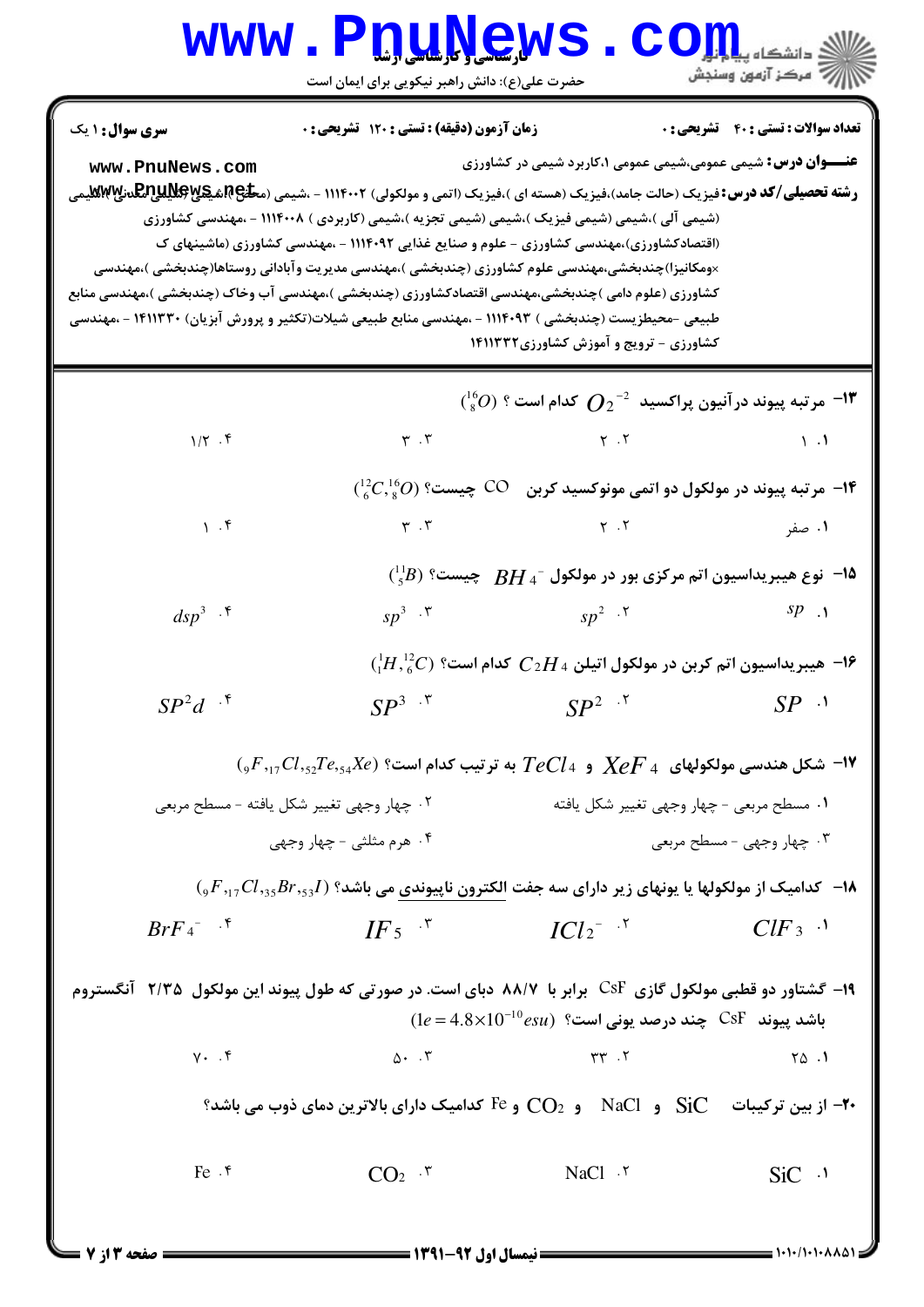|                                                   | www.PnuNews<br>حضرت علی(ع): دانش راهبر نیکویی برای ایمان است               |                                                                                                                                                                                                                                                                                                                                                                                                                                                                                                                                                                                                                                                                                                                                                                                                     | الله دانشکاه پیابانی است.<br>الله اسکن آزمون وسنجش |  |  |
|---------------------------------------------------|----------------------------------------------------------------------------|-----------------------------------------------------------------------------------------------------------------------------------------------------------------------------------------------------------------------------------------------------------------------------------------------------------------------------------------------------------------------------------------------------------------------------------------------------------------------------------------------------------------------------------------------------------------------------------------------------------------------------------------------------------------------------------------------------------------------------------------------------------------------------------------------------|----------------------------------------------------|--|--|
| سری سوال: ۱ یک                                    | زمان آزمون (دقیقه) : تستی : ۱۲۰ تشریحی : 0                                 |                                                                                                                                                                                                                                                                                                                                                                                                                                                                                                                                                                                                                                                                                                                                                                                                     | <b>تعداد سوالات : تستی : 40 قشریحی : 0</b>         |  |  |
| www.PnuNews.com                                   |                                                                            | <b>عنـــوان درس:</b> شیمی عمومی،شیمی عمومی ۱،کاربرد شیمی در کشاورزی<br><b>رشته تحصیلی/کد درس:</b> فیزیک (حالت جامد)،فیزیک (هسته ای )،فیزیک (اتمی و مولکولی) ۱۱۱۴۰۰۲ - ،شیمی (م <del>عل</del> ّع بهکلیتهایتهایتهایتهایتهایتهایتهایتهایتها<br>(شیمی آلی )،شیمی (شیمی فیزیک )،شیمی (شیمی تجزیه )،شیمی (کاربردی ) ۱۱۱۴۰۰۸ - ،مهندسی کشاورزی<br>(اقتصادکشاورزی)،مهندسی کشاورزی - علوم و صنایع غذایی ۱۱۱۴۰۹۲ - ،مهندسی کشاورزی (ماشینهای ک<br>×ومکانیزا)چندبخشی،مهندسی علوم کشاورزی (چندبخشی )،مهندسی مدیریت وآبادانی روستاها(چندبخشی )،مهندسی<br>کشاورزی (علوم دامی )چندبخشی،مهندسی اقتصادکشاورزی (چندبخشی )،مهندسی آب وخاک (چندبخشی )،مهندسی منابع<br>طبیعی -محیطزیست (چندبخشی ) ۱۱۱۴۰۹۳ - ،مهندسی منابع طبیعی شیلات(تکثیر و پرورش آبزیان) ۱۴۱۱۳۳۰ - ،مهندسی<br>کشاورزی - ترویج و آموزش کشاورزی ۱۴۱۱۳۳۲ |                                                    |  |  |
|                                                   |                                                                            | ۲۱- در دمای ۲۷- درجه سانتیگراد نمونه ای از یک گاز ایده آل حجمی برابر با ۱۲۸ میلی لیتر را اشغال می کند. در یک فشار<br>ثابت دمای گاز چند درجه سانتیگراد باشد تا حجمش برابر با ۲۱۴ میلی لیتر شود؟                                                                                                                                                                                                                                                                                                                                                                                                                                                                                                                                                                                                      |                                                    |  |  |
|                                                   |                                                                            | $A \times B$ $A \times C$ $A \times C$ $A \times C$ $A \times C$ $A \times C$ $A \times C$ $A \times C$ $A \times C$ $A \times C$ $A \times C$ $A \times C$ $A \times C$ $A \times C$ $A \times C$ $A \times C$ $A \times C$ $A \times C$ $A \times C$ $A \times C$ $A \times C$ $A \times C$ $A \times C$ $A \times C$ $A \times C$ $A \times C$ $A \times C$ $A \times C$ $A \times C$ $A \times C$ $A \times C$ $A \times$                                                                                                                                                                                                                                                                                                                                                                       | F11.1                                              |  |  |
|                                                   |                                                                            | ۲۲- فرض کنید که در فشار ۲۳۲/۰ اتمسفر ًقدار ۱۷۶/۰ مول از گاز ایده آل حجمی برابر با ۸/۶۴ لیتر را اشغال کند. دمای<br>$(R = 0.082$ lit .atm / mol.deg) گاز بر حسب درجه سانتیگرادچقدر است؟                                                                                                                                                                                                                                                                                                                                                                                                                                                                                                                                                                                                               |                                                    |  |  |
|                                                   |                                                                            | $-1.$ $.5$ $.7$ $-15.7$ $.7$ $.7$ $.7$ $.7$                                                                                                                                                                                                                                                                                                                                                                                                                                                                                                                                                                                                                                                                                                                                                         |                                                    |  |  |
|                                                   |                                                                            | ( $^4He$ ) تحت شرایط یکسان سرعت مولکولی متوسط آرگون ( $A$ ا $^{\rm 9.9}$ ) چند برابر سرعت مولکولی متوسط هلیم ( $^4He$ ) "                                                                                                                                                                                                                                                                                                                                                                                                                                                                                                                                                                                                                                                                           | است؟                                               |  |  |
| $\lambda$ $\lambda$ $\lambda$ $\lambda$ $\lambda$ | $\cdot$ $/$ $\uparrow$ $\uparrow$ $\vee$ $\cdot$ $\uparrow$                | $\cdot$ / $\uparrow \uparrow \vee$ . $\uparrow$                                                                                                                                                                                                                                                                                                                                                                                                                                                                                                                                                                                                                                                                                                                                                     | Y'                                                 |  |  |
|                                                   | <b>34- ظرفیت گرمایی ویژه در حجم ثابت برای یک مول گاز تک اتمی چقدر است؟</b> |                                                                                                                                                                                                                                                                                                                                                                                                                                                                                                                                                                                                                                                                                                                                                                                                     |                                                    |  |  |
| $\frac{2}{3}R$ .*                                 | $rac{5}{2}R$ $\cdot$ $\cdot$                                               | $\frac{1}{2}R$ $\cdot$ <sup>r</sup>                                                                                                                                                                                                                                                                                                                                                                                                                                                                                                                                                                                                                                                                                                                                                                 | $\frac{3}{2}R$ . <sup>1</sup>                      |  |  |
| <b>۲۵</b> – کدام گزینه زیر صحیح می باشد؟          |                                                                            |                                                                                                                                                                                                                                                                                                                                                                                                                                                                                                                                                                                                                                                                                                                                                                                                     |                                                    |  |  |
| ۰۱ افزایش فشار گرانروی را کاهش می دهد.            |                                                                            |                                                                                                                                                                                                                                                                                                                                                                                                                                                                                                                                                                                                                                                                                                                                                                                                     |                                                    |  |  |
|                                                   |                                                                            | ۰۲ افزایش دما سبب کاهش گرانروی می شود.                                                                                                                                                                                                                                                                                                                                                                                                                                                                                                                                                                                                                                                                                                                                                              |                                                    |  |  |
|                                                   |                                                                            | ۰۳ افزایش دما سبب افزایش کشش سطحی می گردد.                                                                                                                                                                                                                                                                                                                                                                                                                                                                                                                                                                                                                                                                                                                                                          |                                                    |  |  |
|                                                   |                                                                            | ۰۴ نوع ساختار مولکولی و وزن مولکولی در مقدار گرانروی بی تاثیر است.                                                                                                                                                                                                                                                                                                                                                                                                                                                                                                                                                                                                                                                                                                                                  |                                                    |  |  |
|                                                   |                                                                            | <b>۳۶</b> - کدام مورد زیر در مورد دمای جوش مایعات صحیح است؟                                                                                                                                                                                                                                                                                                                                                                                                                                                                                                                                                                                                                                                                                                                                         |                                                    |  |  |
| ۰۲ با کاهش فشار خارجی افزایش می یابد.             |                                                                            |                                                                                                                                                                                                                                                                                                                                                                                                                                                                                                                                                                                                                                                                                                                                                                                                     | ۰۱ با افزایش فشار خارجی کاهش می یابد.              |  |  |
|                                                   | ۰۴ با افزایش دما افزایش می یابد.                                           |                                                                                                                                                                                                                                                                                                                                                                                                                                                                                                                                                                                                                                                                                                                                                                                                     | ٠٣ با كاهش فشار خارجي كاهش مي يابد.                |  |  |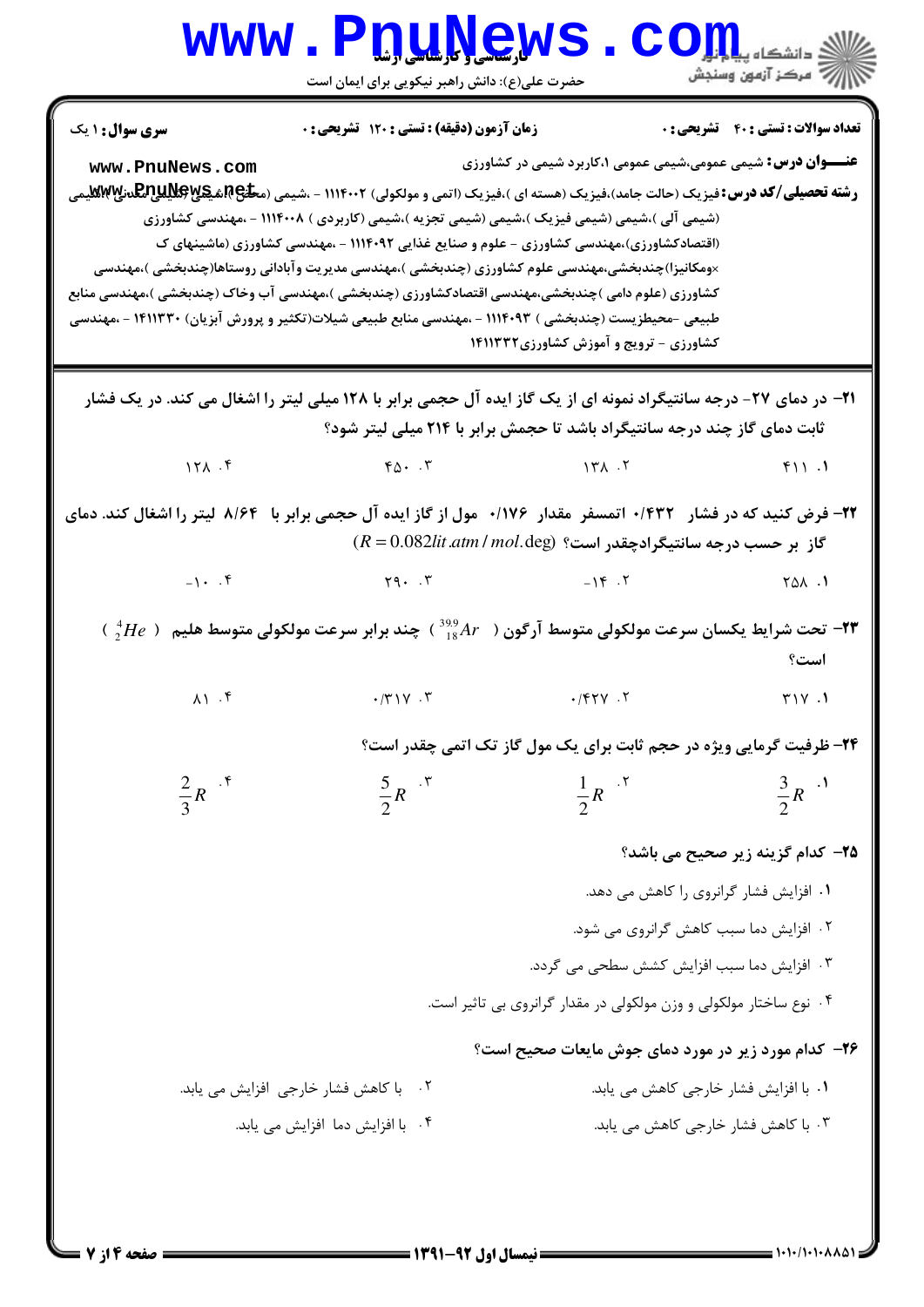WWW.PnuNews.com الآرآه مركز آزمون وسنجش حضرت علی(ع): دانش راهبر نیکویی برای ایمان است **سری سوال :** ۱ یک **زمان آزمون (دقیقه) : تستی : 120 تشریحی: 0** تعداد سوالات : تستي : 40 - تشريحي : 0 **عنـــوان درس:** شیمی عمومی،شیمی عمومی ۱،کاربرد شیمی در کشاورزی www.PnuNews.com **رشته تحصیلی/کد درس:**فیزیک (حالت جامد)،فیزیک (هسته ای )،فیزیک (اتمی و مولکولی) ۱۱۱۴۰۰۲ - ،شیمی (م**حلهٔعِلا RABبهگوللایلها استان می** است استان استانهها استان استان استان استان استان استان استان استان استان استان استان استا (شیمی آلی )،شیمی (شیمی فیزیک )،شیمی (شیمی تجزیه )،شیمی (کاربردی ) ۱۱۱۴۰۰۸ - ،مهندسی کشاورزی (اقتصادکشاورزی)،مهندسی کشاورزی - علوم و صنایع غذایی ۱۱۱۴۰۹۲ - ،مهندسی کشاورزی (ماشینهای ک ×ومكانيزا)چندبخشي،مهندسي علوم كشاورزي (چندبخشي )،مهندسي مديريت وآباداني روستاها(چندبخشي )،مهندسي کشاورزی (علوم دامی )چندبخشی،مهندسی اقتصادکشاورزی (چندبخشی )،مهندسی آب وخاک (چندبخشی )،مهندسی منابع طبيعي -محيطزيست (چندبخشي ) ١١١٤٠٩٣ - ،مهندسي منابع طبيعي شيلات(تكثير و يرورش آبزيان) ١۴١١٣٣٠ - ،مهندسي کشاورزی - ترویج و آموزش کشاورزی۱۴۱۱۳۳۲ ۶ میسار بخار تتراکلرید کربن در دمای ۱۲۰ $m mHg$ ۰۰۰ و در دمای  $K$ ۴۵ $^{\circ}$ ۳۴۵ برابر ۱۲۰۰ $mmHg$ ۲۰۰۰ و  $^{\circ}$ ۲۰۰۰ و در دمای است. گرمای تبخیر مولی تتراکلرید کربن بر حسب کالری بر مول چقدر است؟  $(R = 1.987Cal/mol$ . deg)  $VT...$  $\Lambda$ ...  $\zeta$  $Y \Delta Y \cdot \cdot Y$  $V \triangle A \cdot \cdot \cdot$ ۲۸- در یک آزمایش پراش اشعه ایکس با طول موج ۱۵/۰ نانومتر بر روی سطح یک بلور سدیم کلرید تابانده شده است. اولین پراش در زاویه 7۲/۷۷° = q اتفاق می افتد. فاصله بین لایه های اتمی که منعکس کننده چنین پراشی است چقدر است؟ ۰/۱۹ نانومتر ۰/۱۷ نانومتر ۰٫۳۹ نانومتر ۰/۱۴ نانومتر ۲۹- سهم هر سلول واحد از کل تعداد اتمها در ساختار مکعبی با وجوه مرکز دار چند اتم است؟  $f. f$  $Y \cdot Y$  $\mathbf{r}$ . $\mathbf{r}$  $\setminus \cdot$ **٣٠**- كدام عبارت توصيف كننده نقص شاتكى است؟ ۰۱ اغلب در بلورهای یونی دیده می شود که دارای آنیون بزرگ و کاتیون کوچک است. <sup>۲</sup>۰ بعضی از کاتیونها در محل اصلی خود در شبکه بلور قرار نگرفته بلکه در بین لایه های شبکه قرار می گیرند. ۰۳ جای کاتیون و آنیون در شبکه بلور یونی خالی است اما خنثی بودن الکتریکی بلور حفظ می شود. ۰۴ در این نوع نقص یک ردیف از نقاط شبکه جابجا شده اند. برای تهیه ۲۵۰ میلی لیتر محلول  $2{\sf M}$  اسید نیتریک (  $M=63$  /  $M=63$  ) چند گرم اسید نیتریک ۷۰٪ باید بکار " بو د؟ ۰۴ ۱۵ گرم ۲. ۴۵ گرم ۰.۱ ۴ گرم ۰۳ گرم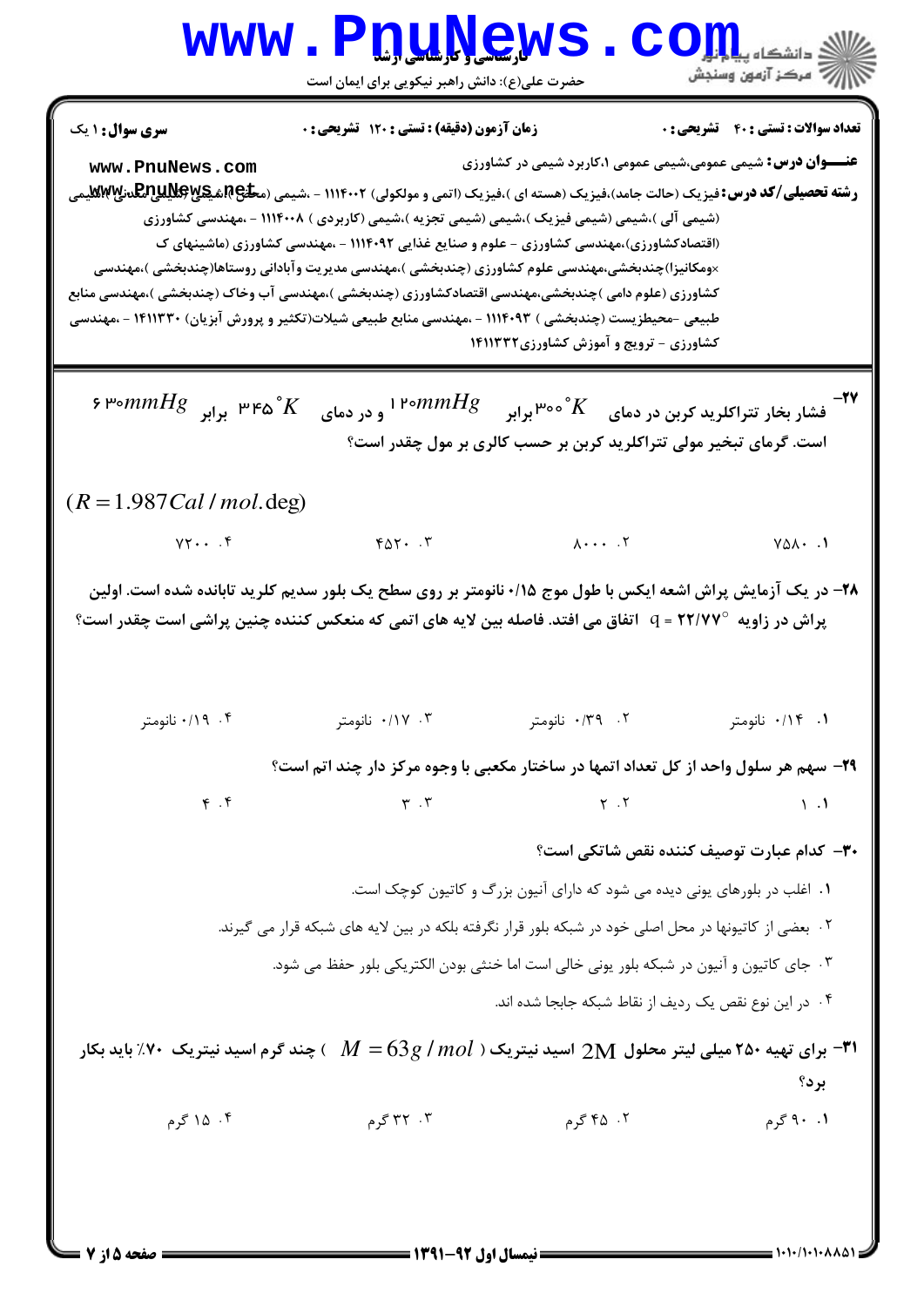